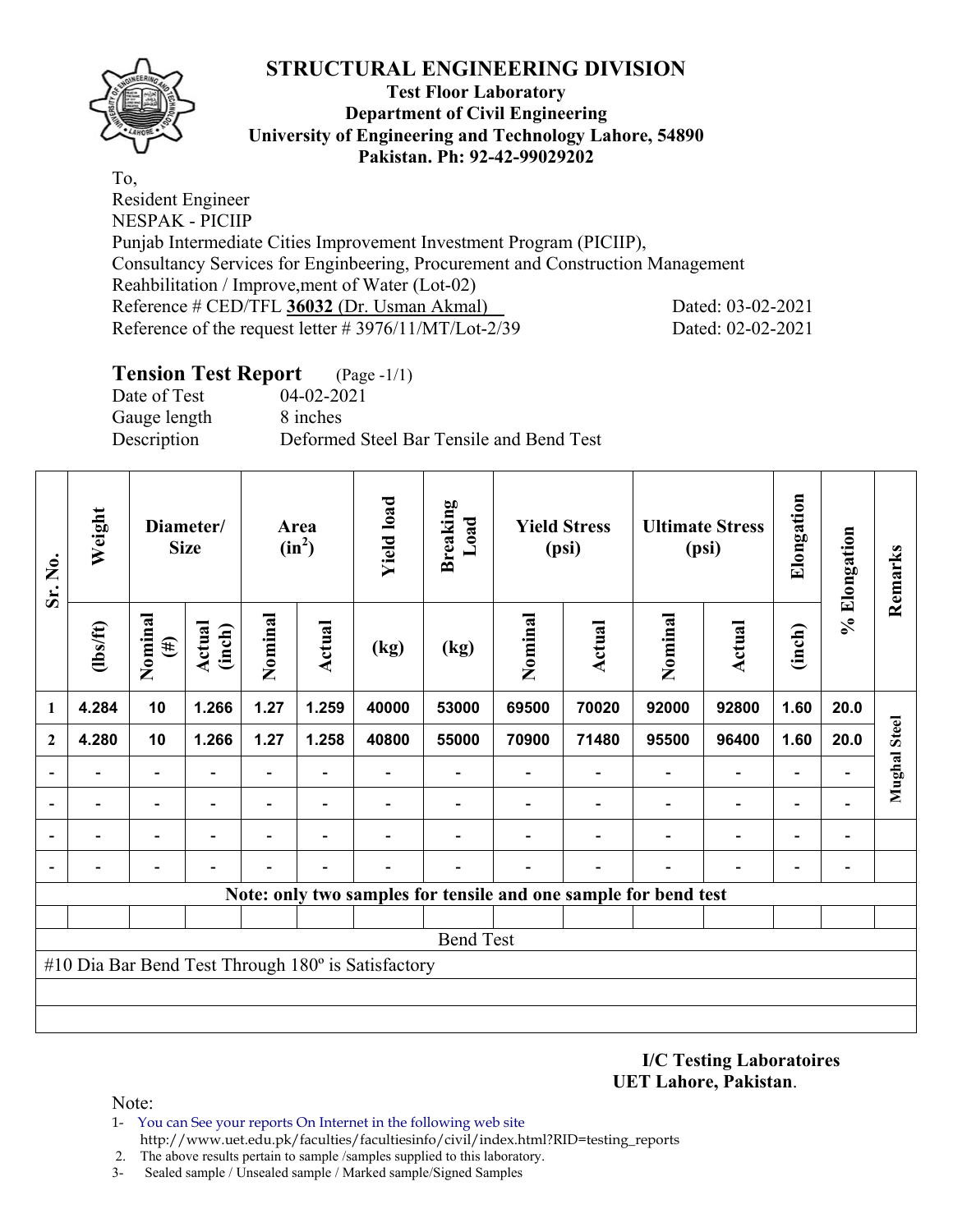

## **Test Floor Laboratory Department of Civil Engineering University of Engineering and Technology Lahore, 54890 Pakistan. Ph: 92-42-99029202**

To, Resident Engineer Zeeruk Intl: (Pvt) Ltd Dualization of Indus Highway (N55) Karak to Kohat Project (United Wire)

Reference # CED/TFL **36145** (Dr. Ali Ahmed) Dated: 01-03-2021 Reference of the request letter # ZI/P-2/RE/2021/323 Dated: 25-02-2021

## **Tension Test Report** (Page – 1/3) Date of Test 03-03-2021 Gauge length 640 mm Description Steel Strand Tensile Test as per ASTM A-416-94a

| Sr. No.          | <b>Nominal</b><br><b>Diameter</b> | <b>Nominal</b><br>Weight | <b>Measured</b><br>weight | <b>Yield strength</b><br>clause $(6.3)$ |        |       | <b>Breaking</b><br>strength<br>clause $(6.2)$ | Modulus of<br>Elasticity<br>Young's<br>$\mathbf{H},$ | % Elongation | Remarks / Coil No. |  |  |  |
|------------------|-----------------------------------|--------------------------|---------------------------|-----------------------------------------|--------|-------|-----------------------------------------------|------------------------------------------------------|--------------|--------------------|--|--|--|
|                  | (mm)                              | (kg/km)                  | (kg/km)                   | (kg)                                    | (kN)   | (kg)  | (kN)                                          | GPa                                                  |              |                    |  |  |  |
| $\mathbf{1}$     | 12.70<br>(1/2")                   | 775.0                    | 792.0                     | 18100                                   | 177.56 | 19900 | 195.22                                        | 199                                                  | >3.50        | XX                 |  |  |  |
| $\boldsymbol{2}$ | 12.70<br>(1/2")                   | 775.0                    | 787.0                     | 18400                                   | 180.50 | 19800 | 194.24                                        | 199                                                  | >3.50        | <b>XX</b>          |  |  |  |
|                  | $\overline{\phantom{a}}$          | $\blacksquare$           | $\overline{\phantom{0}}$  | $\blacksquare$                          |        |       |                                               | $\qquad \qquad \blacksquare$                         |              |                    |  |  |  |
| $\overline{a}$   |                                   |                          |                           |                                         |        |       |                                               |                                                      |              |                    |  |  |  |
|                  |                                   |                          |                           |                                         |        |       |                                               |                                                      |              |                    |  |  |  |
|                  |                                   |                          |                           |                                         |        |       |                                               |                                                      |              |                    |  |  |  |
|                  | <b>Only two samples for Test</b>  |                          |                           |                                         |        |       |                                               |                                                      |              |                    |  |  |  |

Note:

1. Modulus of Elasticity is based on nominal steel area of the steel strand vide clause 13.3 of ASTM – A416a

2. Load versus percentage strain graphs are attached

**I/C Testing Laboratoires UET Lahore, Pakistan**.

Note:

1- You can See your reports On Internet in the following web site http://www.uet.edu.pk/faculties/facultiesinfo/civil/index.html?RID=testing\_reports

2. The above results pertain to sample /samples supplied to this laboratory.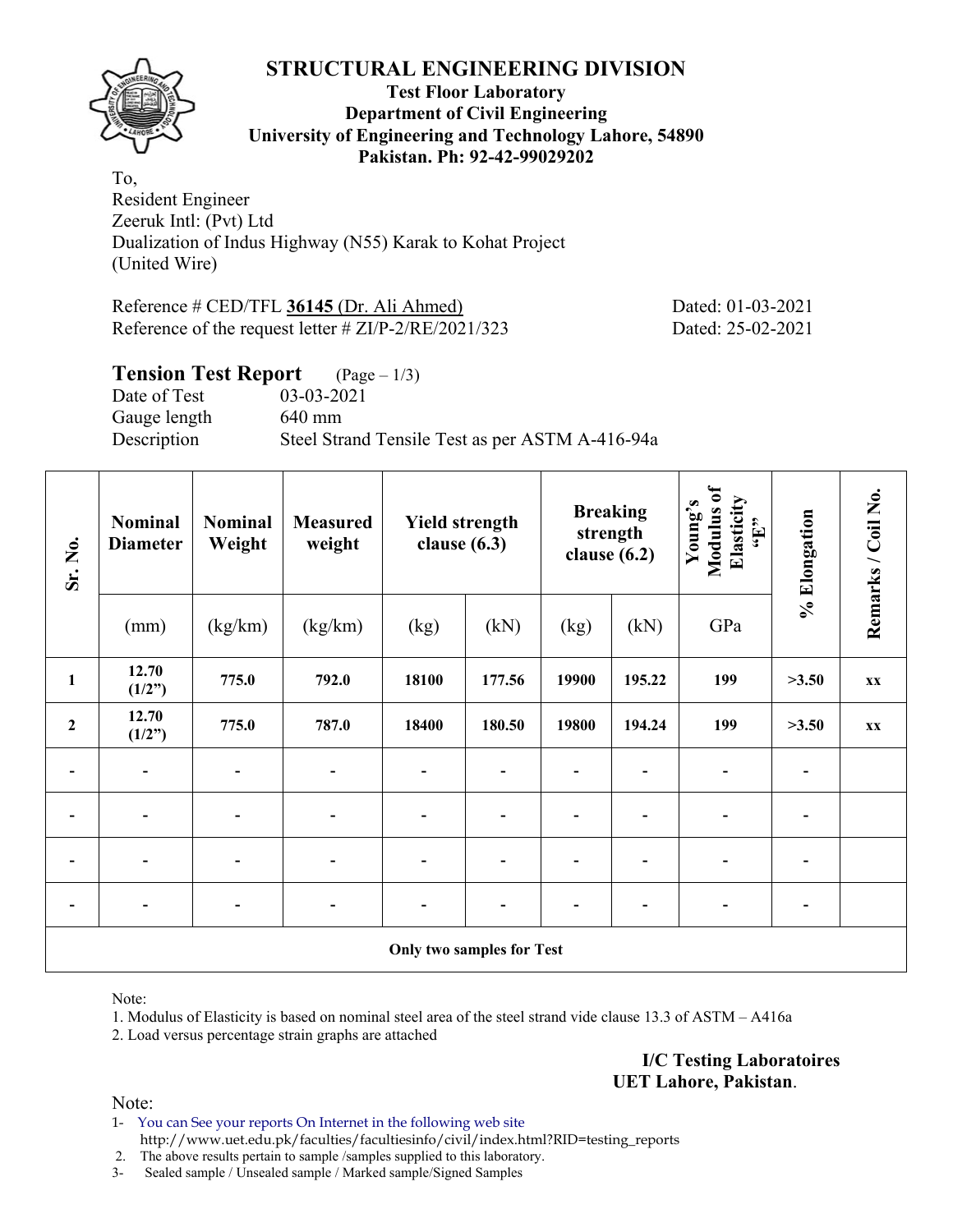## **Test Floor Laboratory Department of Civil Engineering University of Engineering and Technology Lahore, 54890 Pakistan. Ph: 92-42-99029202**

To, Resident Engineer Zeeruk Intl: (Pvt) Ltd Dualization of Indus Highway (N55) Karak to Kohat Project (United Wire)

Reference # CED/TFL **36145** (Dr. Ali Ahmed) Dated: 01-03-2021 Reference of the request letter # ZI/P-2/RE/2021/323 Dated: 25-02-2021

**Graph**  $(Page - 2/3)$ 



**I/C Testing Laboratoires UET Lahore, Pakistan**.

- 1- You can See your reports On Internet in the following web site http://www.uet.edu.pk/faculties/facultiesinfo/civil/index.html?RID=testing\_reports
- 2. The above results pertain to sample /samples supplied to this laboratory.
- 3- Sealed sample / Unsealed sample / Marked sample/Signed Samples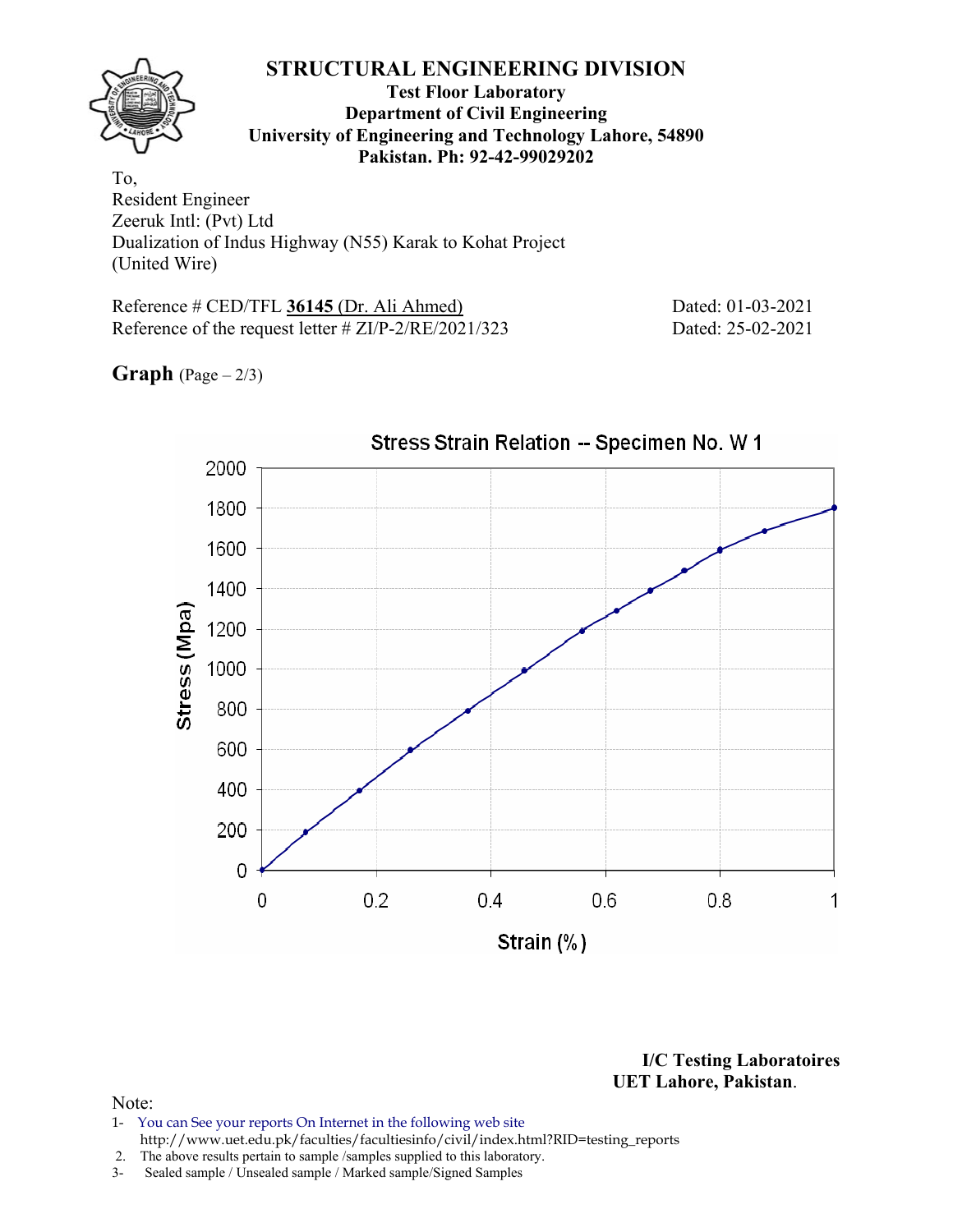### **Test Floor Laboratory Department of Civil Engineering University of Engineering and Technology Lahore, 54890 Pakistan. Ph: 92-42-99029202**

To, Resident Engineer Zeeruk Intl: (Pvt) Ltd Dualization of Indus Highway (N55) Karak to Kohat Project (United Wire)

Reference # CED/TFL **36145** (Dr. Ali Ahmed) Dated: 01-03-2021 Reference of the request letter # ZI/P-2/RE/2021/323 Dated: 25-02-2021

**Graph**  $(Page - 3/3)$ 



**I/C Testing Laboratoires UET Lahore, Pakistan**.

- 1- You can See your reports On Internet in the following web site http://www.uet.edu.pk/faculties/facultiesinfo/civil/index.html?RID=testing\_reports
- 2. The above results pertain to sample /samples supplied to this laboratory.
- 3- Sealed sample / Unsealed sample / Marked sample/Signed Samples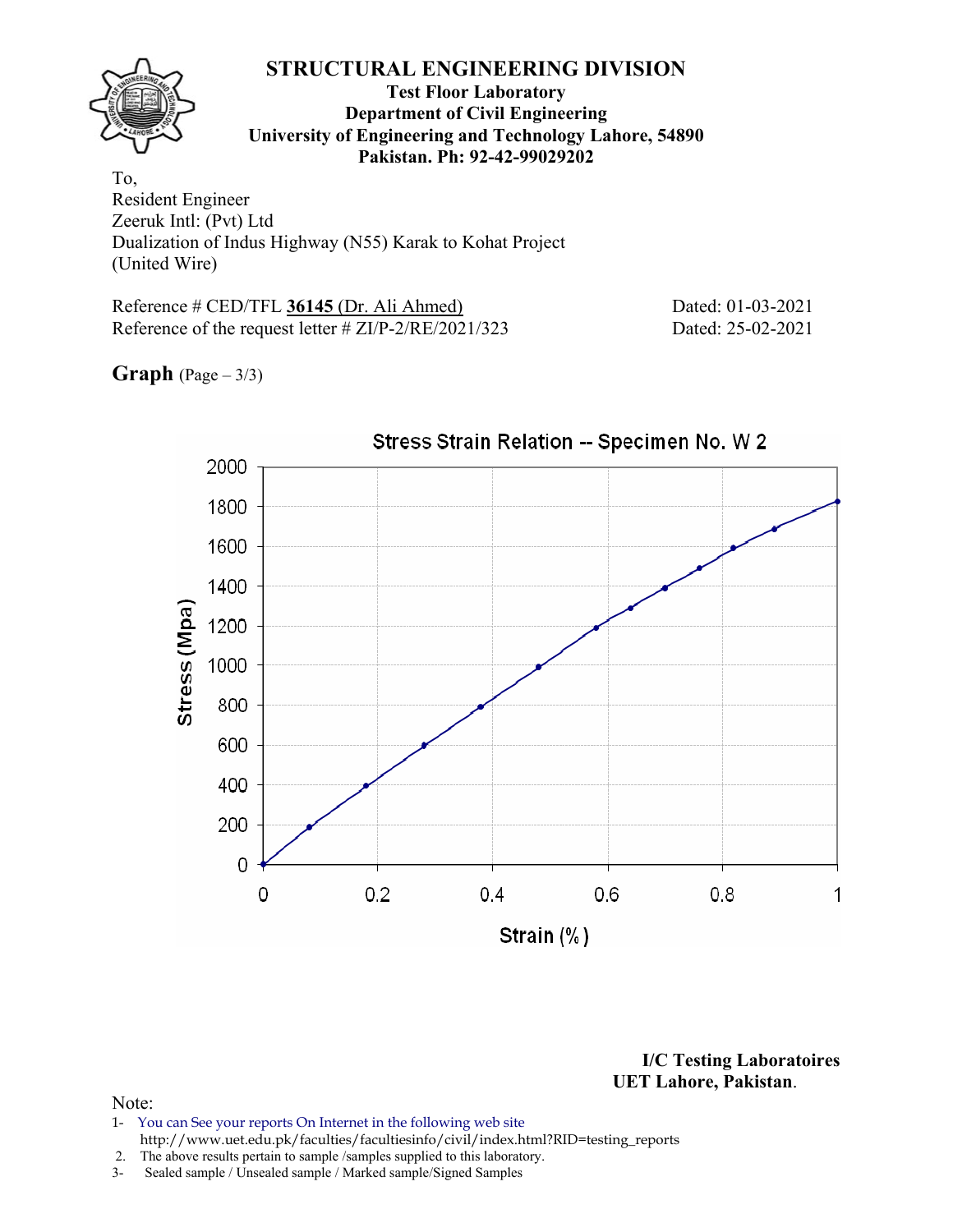

#### **Test Floor Laboratory Department of Civil Engineering University of Engineering and Technology Lahore, 54890 Pakistan. Ph: 92-42-99029202**

To, Resident Engineer NESPAK Punjab Intermediate Cities Improvement Investment Program (PICIIP), Consultancy Services for Enginbeering, Procurement and Construction Management Rehabilitation / Improvement of Water Supply System Sahiwal - LOT 1

Reference # CED/TFL **36146** (Dr. Ali Ahmed) Dated: 01-03-2021 Reference of the request letter # 3976/11/MT/Lot-1/38 Dated: 27-02-2021

**Tension Test Report** (Page -1/1)

Date of Test 03-03-2021

Gauge length 8 inches

Description Deformed Steel Bar Tensile and Bend Test as per ASTM A615

| Sr. No.                  | Weight                                         |                          | Diameter/<br><b>Size</b> |         | Area<br>$(in^2)$         | <b>Yield load</b> | <b>Breaking</b><br>Load                                         |         | <b>Yield Stress</b><br>(psi) |                          | <b>Ultimate Stress</b><br>(psi) | Elongation               | % Elongation             | Remarks             |
|--------------------------|------------------------------------------------|--------------------------|--------------------------|---------|--------------------------|-------------------|-----------------------------------------------------------------|---------|------------------------------|--------------------------|---------------------------------|--------------------------|--------------------------|---------------------|
|                          | $\frac{2}{10}$                                 | Nominal<br>$(\#)$        | <b>Actual</b><br>(inch)  | Nominal | Actual                   | (kg)              | (kg)                                                            | Nominal | <b>Actual</b>                | Nominal                  | <b>Actual</b>                   | (inch)                   |                          |                     |
| 1                        | 4.284                                          | 10                       | 1.266                    | 1.27    | 1.259                    | 40000             | 53000                                                           | 69500   | 70020                        | 92000                    | 92800                           | 1.60                     | 20.0                     |                     |
| $\boldsymbol{2}$         | 4.280                                          | 10                       | 1.266                    | 1.27    | 1.258                    | 40800             | 55000                                                           | 70900   | 71480                        | 95500                    | 96400                           | 1.60                     | 20.0                     | <b>Mughal Steel</b> |
| $\overline{\phantom{a}}$ |                                                | $\overline{\phantom{0}}$ |                          |         |                          |                   |                                                                 |         |                              | $\overline{\phantom{0}}$ | $\overline{\phantom{0}}$        | $\overline{\phantom{0}}$ |                          |                     |
|                          |                                                | $\overline{\phantom{0}}$ |                          |         |                          |                   |                                                                 |         |                              |                          | $\overline{a}$                  | $\overline{\phantom{0}}$ |                          |                     |
|                          |                                                | $\overline{\phantom{0}}$ |                          |         | $\overline{\phantom{0}}$ |                   |                                                                 |         |                              |                          | $\overline{a}$                  | $\blacksquare$           | $\overline{\phantom{a}}$ |                     |
|                          |                                                |                          |                          |         |                          |                   |                                                                 |         |                              |                          |                                 | $\overline{\phantom{0}}$ |                          |                     |
|                          |                                                |                          |                          |         |                          |                   | Note: only two samples for tensile and one sample for bend test |         |                              |                          |                                 |                          |                          |                     |
|                          |                                                |                          |                          |         |                          |                   |                                                                 |         |                              |                          |                                 |                          |                          |                     |
| <b>Bend Test</b>         |                                                |                          |                          |         |                          |                   |                                                                 |         |                              |                          |                                 |                          |                          |                     |
|                          | #10 Bar Bend Test Through 180° is Satisfactory |                          |                          |         |                          |                   |                                                                 |         |                              |                          |                                 |                          |                          |                     |
|                          |                                                |                          |                          |         |                          |                   |                                                                 |         |                              |                          |                                 |                          |                          |                     |
|                          |                                                |                          |                          |         |                          |                   |                                                                 |         |                              |                          |                                 |                          |                          |                     |

**I/C Testing Laboratoires UET Lahore, Pakistan**.

- 1- You can See your reports On Internet in the following web site http://www.uet.edu.pk/faculties/facultiesinfo/civil/index.html?RID=testing\_reports
- 2. The above results pertain to sample /samples supplied to this laboratory.
- 3- Sealed sample / Unsealed sample / Marked sample/Signed Samples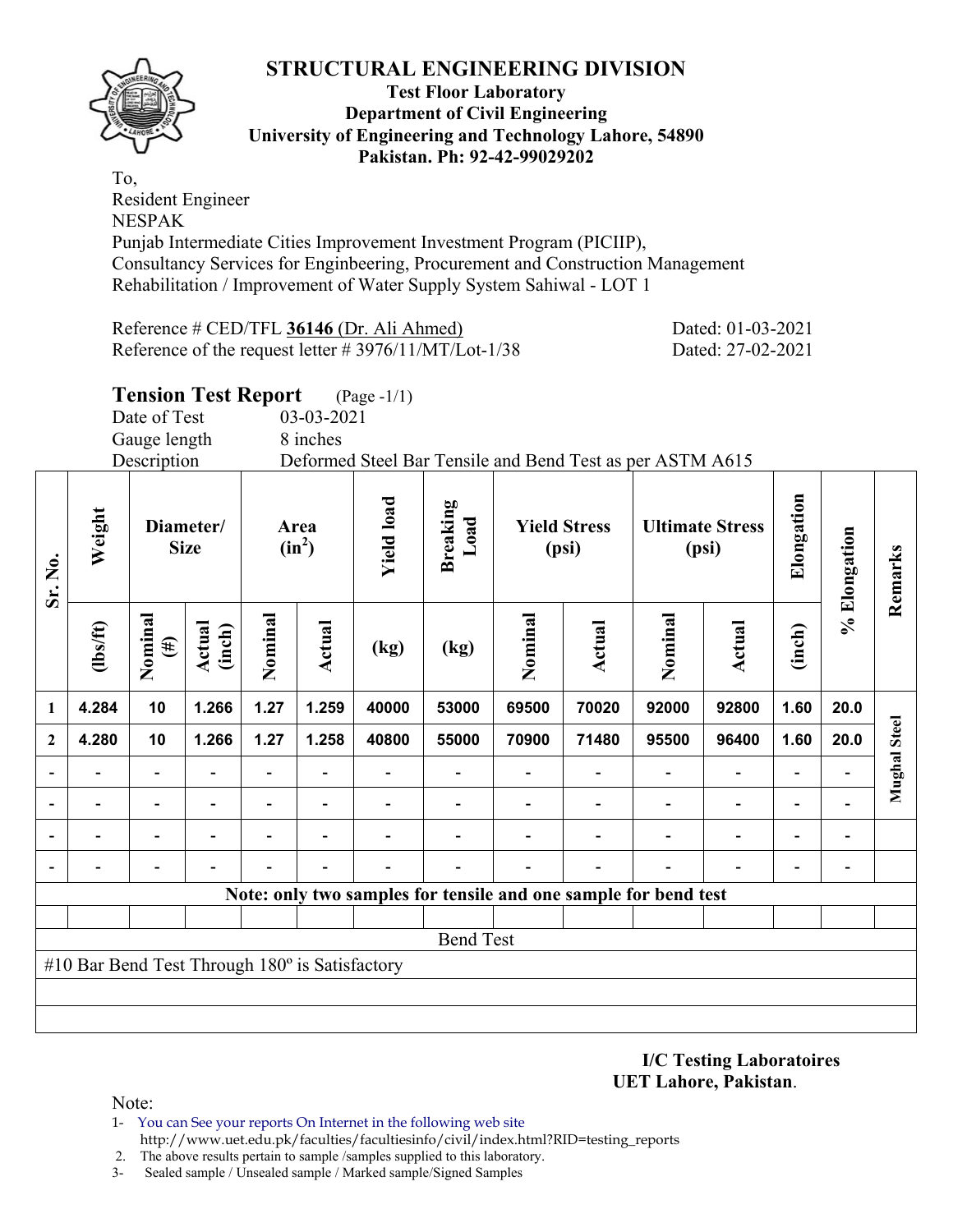

### **Test Floor Laboratory Department of Civil Engineering University of Engineering and Technology Lahore, 54890 Pakistan. Ph: 92-42-99029202**

To, M/S Engineering Design Bureau Model Town Ext., Lahore (Site: Padhar Camp Iftikharabad Gujrat)

Reference # CED/TFL **35147** (Dr. Waseem Abbass) Dated: 01-03-2021 Reference of the request letter # EDB/09 Dated: 08-02-2021

#### **Tension Test Report** (Page -1/3) Date of Test 03-03-2021

Gauge length 8 inches

Description Deformed Steel Bar Tensile and Bend Test as per ASTM-A615

| Sr. No.        | Weight                                              |                          | Diameter/<br><b>Size</b><br>(mm) |                | Area<br>$(in^2)$         | <b>Yield load</b> | <b>Breaking</b><br>Load                                        |         | <b>Yield Stress</b><br>(psi) |         | <b>Ultimate Stress</b><br>(psi) | Elongation               | % Elongation   | Remarks |
|----------------|-----------------------------------------------------|--------------------------|----------------------------------|----------------|--------------------------|-------------------|----------------------------------------------------------------|---------|------------------------------|---------|---------------------------------|--------------------------|----------------|---------|
|                | $\frac{2}{10}$                                      | Nominal                  | Actual                           | Nominal        | Actual                   | (kg)              | (kg)                                                           | Nominal | Actual                       | Nominal | Actual                          | (inch)                   |                |         |
| $\mathbf{1}$   | 0.375                                               | 10                       | 9.52                             | 0.12           | 0.110                    | 3600              | 5400                                                           | 66138   | 71920                        | 99207   | 107900                          | 1.30                     | 16.3           |         |
|                |                                                     | $\blacksquare$           |                                  |                |                          |                   |                                                                |         |                              |         | $\overline{\phantom{0}}$        | $\overline{\phantom{0}}$ |                |         |
|                |                                                     | $\overline{\phantom{0}}$ |                                  |                | ٠                        |                   |                                                                |         |                              |         | $\overline{a}$                  | $\overline{\phantom{0}}$ |                |         |
| $\blacksquare$ | $\blacksquare$                                      | $\overline{\phantom{a}}$ | $\blacksquare$                   |                | $\overline{\phantom{a}}$ |                   |                                                                |         |                              | ۰       | $\overline{\phantom{a}}$        | $\blacksquare$           | $\blacksquare$ |         |
|                | $\blacksquare$                                      | $\blacksquare$           |                                  | $\blacksquare$ | $\blacksquare$           |                   |                                                                |         |                              | ۰       | $\overline{\phantom{0}}$        | $\overline{\phantom{a}}$ | $\blacksquare$ |         |
| $\blacksquare$ |                                                     | $\overline{\phantom{0}}$ | ۰                                | $\blacksquare$ | $\blacksquare$           |                   |                                                                |         | ۰                            | ۰       | $\overline{a}$                  | $\overline{\phantom{0}}$ |                |         |
|                |                                                     |                          |                                  |                |                          |                   | Note: only one sample for tensile and one sample for bend test |         |                              |         |                                 |                          |                |         |
|                |                                                     |                          |                                  |                |                          |                   |                                                                |         |                              |         |                                 |                          |                |         |
|                |                                                     |                          |                                  |                |                          |                   | <b>Bend Test</b>                                               |         |                              |         |                                 |                          |                |         |
|                | 10mm Dia Bar Bend Test Through 180° is Satisfactory |                          |                                  |                |                          |                   |                                                                |         |                              |         |                                 |                          |                |         |
|                |                                                     |                          |                                  |                |                          |                   |                                                                |         |                              |         |                                 |                          |                |         |
|                |                                                     |                          |                                  |                |                          |                   |                                                                |         |                              |         |                                 |                          |                |         |

#### **I/C Testing Laboratoires UET Lahore, Pakistan**.

Note:

1- You can See your reports On Internet in the following web site http://www.uet.edu.pk/faculties/facultiesinfo/civil/index.html?RID=testing\_reports

2. The above results pertain to sample /samples supplied to this laboratory.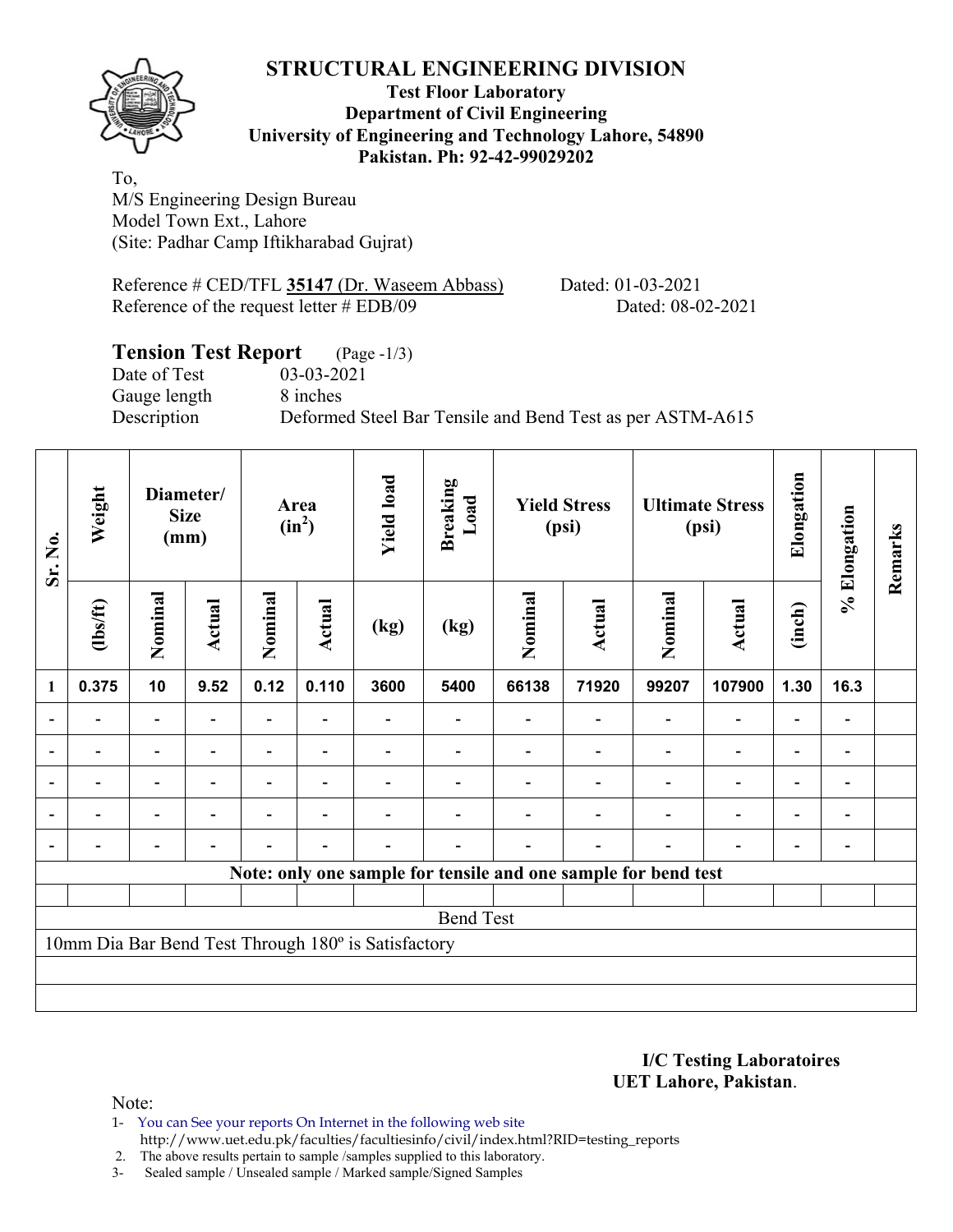

## **Test Floor Laboratory Department of Civil Engineering University of Engineering and Technology Lahore, 54890 Pakistan. Ph: 92-42-99029202**

To, M/S Engineering Design Bureau Model Town Ext., Lahore (Site: Head Marala, Sialkot)

Reference # CED/TFL **35147** (Dr. Waseem Abbass) Dated: 01-03-2021 Reference of the request letter # EDB/11 Dated: 08-02-2021

# **Tension Test Report** (Page -2/3) Date of Test 03-03-2021 Gauge length 8 inches Description Deformed Steel Bar Tensile and Bend Test as per ASTM-A615

| Sr. No.                                             | Weight         |                          | Diameter/<br><b>Size</b><br>(mm) |         | Area<br>$(in^2)$         | <b>Yield load</b> | <b>Breaking</b><br>Load                                        |         | <b>Yield Stress</b><br>(psi) |         | <b>Ultimate Stress</b><br>(psi) | Elongation               | % Elongation   | Remarks |
|-----------------------------------------------------|----------------|--------------------------|----------------------------------|---------|--------------------------|-------------------|----------------------------------------------------------------|---------|------------------------------|---------|---------------------------------|--------------------------|----------------|---------|
|                                                     | $\frac{2}{10}$ | Nominal                  | Actual                           | Nominal | Actual                   | (kg)              | (kg)                                                           | Nominal | Actual                       | Nominal | Actual                          | (inch)                   |                |         |
| $\mathbf{1}$                                        | 0.379          | 10                       | 9.57                             | 0.12    | 0.112                    | 3700              | 4900                                                           | 67975   | 73140                        | 90021   | 96900                           | 1.20                     | 15.0           |         |
| $\overline{\phantom{a}}$                            |                | Ξ.                       |                                  |         |                          |                   |                                                                |         |                              |         | $\overline{\phantom{0}}$        | $\overline{a}$           |                |         |
| $\overline{\phantom{0}}$                            |                |                          |                                  |         |                          |                   |                                                                |         |                              |         | $\overline{\phantom{0}}$        | $\overline{\phantom{0}}$ |                |         |
| $\overline{\phantom{a}}$                            | $\blacksquare$ | $\overline{\phantom{0}}$ |                                  |         |                          |                   |                                                                |         |                              |         | $\overline{\phantom{0}}$        | $\overline{\phantom{0}}$ | $\blacksquare$ |         |
| $\overline{\phantom{a}}$                            |                | $\overline{\phantom{0}}$ |                                  |         |                          |                   |                                                                |         |                              |         | $\overline{a}$                  | $\overline{\phantom{0}}$ |                |         |
| $\overline{\phantom{0}}$                            |                |                          |                                  |         | $\overline{\phantom{0}}$ |                   |                                                                |         |                              |         | $\overline{a}$                  | $\overline{\phantom{a}}$ |                |         |
|                                                     |                |                          |                                  |         |                          |                   | Note: only one sample for tensile and one sample for bend test |         |                              |         |                                 |                          |                |         |
|                                                     |                |                          |                                  |         |                          |                   |                                                                |         |                              |         |                                 |                          |                |         |
| <b>Bend Test</b>                                    |                |                          |                                  |         |                          |                   |                                                                |         |                              |         |                                 |                          |                |         |
| 10mm Dia Bar Bend Test Through 180° is Satisfactory |                |                          |                                  |         |                          |                   |                                                                |         |                              |         |                                 |                          |                |         |
|                                                     |                |                          |                                  |         |                          |                   |                                                                |         |                              |         |                                 |                          |                |         |
|                                                     |                |                          |                                  |         |                          |                   |                                                                |         |                              |         |                                 |                          |                |         |

#### **I/C Testing Laboratoires UET Lahore, Pakistan**.

- 1- You can See your reports On Internet in the following web site http://www.uet.edu.pk/faculties/facultiesinfo/civil/index.html?RID=testing\_reports
- 2. The above results pertain to sample /samples supplied to this laboratory.
- 3- Sealed sample / Unsealed sample / Marked sample/Signed Samples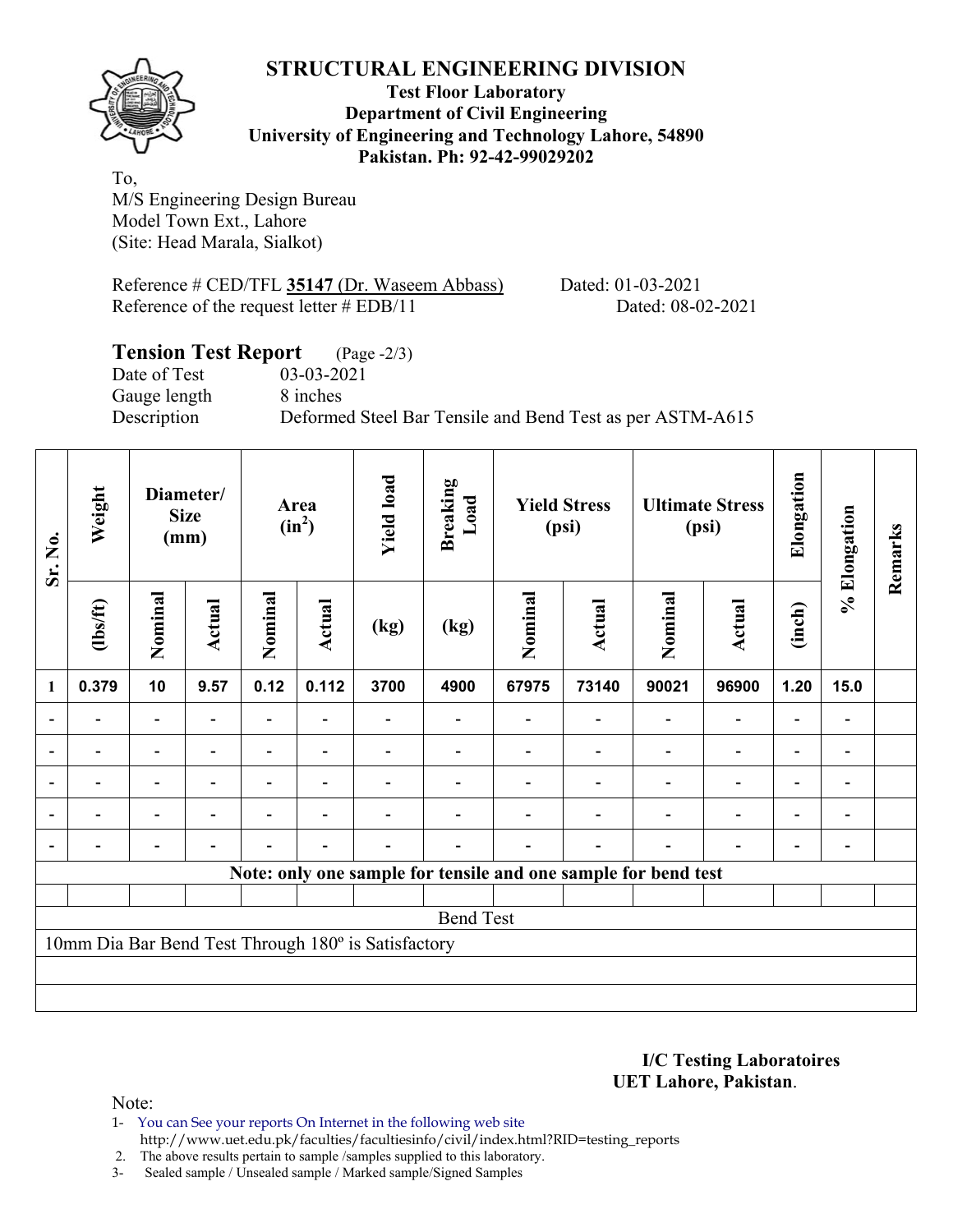

### **Test Floor Laboratory Department of Civil Engineering University of Engineering and Technology Lahore, 54890 Pakistan. Ph: 92-42-99029202**

To, M/S Engineering Design Bureau Model Town Ext., Lahore (Site: Kundan Pur)

Reference # CED/TFL **35147** (Dr. Waseem Abbass) Dated: 01-03-2021 Reference of the request letter # EDB/10 Dated: 08-02-2021

# **Tension Test Report** (Page -3/3) Date of Test 03-03-2021 Gauge length 8 inches Description Deformed Steel Bar Tensile and Bend Test as per ASTM-A615

| Sr. No.                  | Weight                                              |                          | Diameter/<br><b>Size</b><br>(mm) |                          | Area<br>$(in^2)$         | <b>Yield load</b> | <b>Breaking</b><br>Load |         | <b>Yield Stress</b><br>(psi)                                   |         | <b>Ultimate Stress</b><br>(psi) | Elongation               | % Elongation | Remarks |
|--------------------------|-----------------------------------------------------|--------------------------|----------------------------------|--------------------------|--------------------------|-------------------|-------------------------|---------|----------------------------------------------------------------|---------|---------------------------------|--------------------------|--------------|---------|
|                          | $\frac{2}{10}$                                      | Nominal                  | Actual                           | Nominal                  | Actual                   | (kg)              | (kg)                    | Nominal | Actual                                                         | Nominal | <b>Actual</b>                   | (inch)                   |              |         |
| $\mathbf{1}$             | 0.378                                               | 10                       | 9.55                             | 0.12                     | 0.111                    | 3300              | 4600                    | 60627   | 65470                                                          | 84510   | 91300                           | 1.00                     | 12.5         |         |
|                          |                                                     | $\overline{\phantom{0}}$ | $\overline{a}$                   | $\overline{\phantom{0}}$ |                          |                   |                         |         |                                                                |         | $\overline{\phantom{0}}$        | $\overline{\phantom{0}}$ |              |         |
|                          |                                                     |                          |                                  |                          |                          |                   |                         |         |                                                                |         | $\overline{\phantom{0}}$        | $\blacksquare$           |              |         |
| $\overline{\phantom{a}}$ | ۰                                                   | $\overline{\phantom{0}}$ | ۰                                |                          | $\overline{\phantom{0}}$ |                   |                         |         |                                                                |         | $\overline{\phantom{a}}$        | $\overline{\phantom{a}}$ |              |         |
|                          | $\overline{\phantom{0}}$                            | $\overline{\phantom{0}}$ | $\overline{\phantom{0}}$         |                          | $\overline{\phantom{0}}$ |                   |                         |         |                                                                |         | $\overline{\phantom{a}}$        | $\overline{\phantom{a}}$ | -            |         |
|                          |                                                     |                          | $\overline{\phantom{0}}$         |                          |                          |                   |                         |         |                                                                |         | $\qquad \qquad \blacksquare$    | $\overline{\phantom{0}}$ |              |         |
|                          |                                                     |                          |                                  |                          |                          |                   |                         |         | Note: only one sample for tensile and one sample for bend test |         |                                 |                          |              |         |
|                          |                                                     |                          |                                  |                          |                          |                   |                         |         |                                                                |         |                                 |                          |              |         |
| <b>Bend Test</b>         |                                                     |                          |                                  |                          |                          |                   |                         |         |                                                                |         |                                 |                          |              |         |
|                          | 10mm Dia Bar Bend Test Through 180° is Satisfactory |                          |                                  |                          |                          |                   |                         |         |                                                                |         |                                 |                          |              |         |
|                          |                                                     |                          |                                  |                          |                          |                   |                         |         |                                                                |         |                                 |                          |              |         |
|                          |                                                     |                          |                                  |                          |                          |                   |                         |         |                                                                |         |                                 |                          |              |         |

#### **I/C Testing Laboratoires UET Lahore, Pakistan**.

- 1- You can See your reports On Internet in the following web site http://www.uet.edu.pk/faculties/facultiesinfo/civil/index.html?RID=testing\_reports
- 2. The above results pertain to sample /samples supplied to this laboratory.
- 3- Sealed sample / Unsealed sample / Marked sample/Signed Samples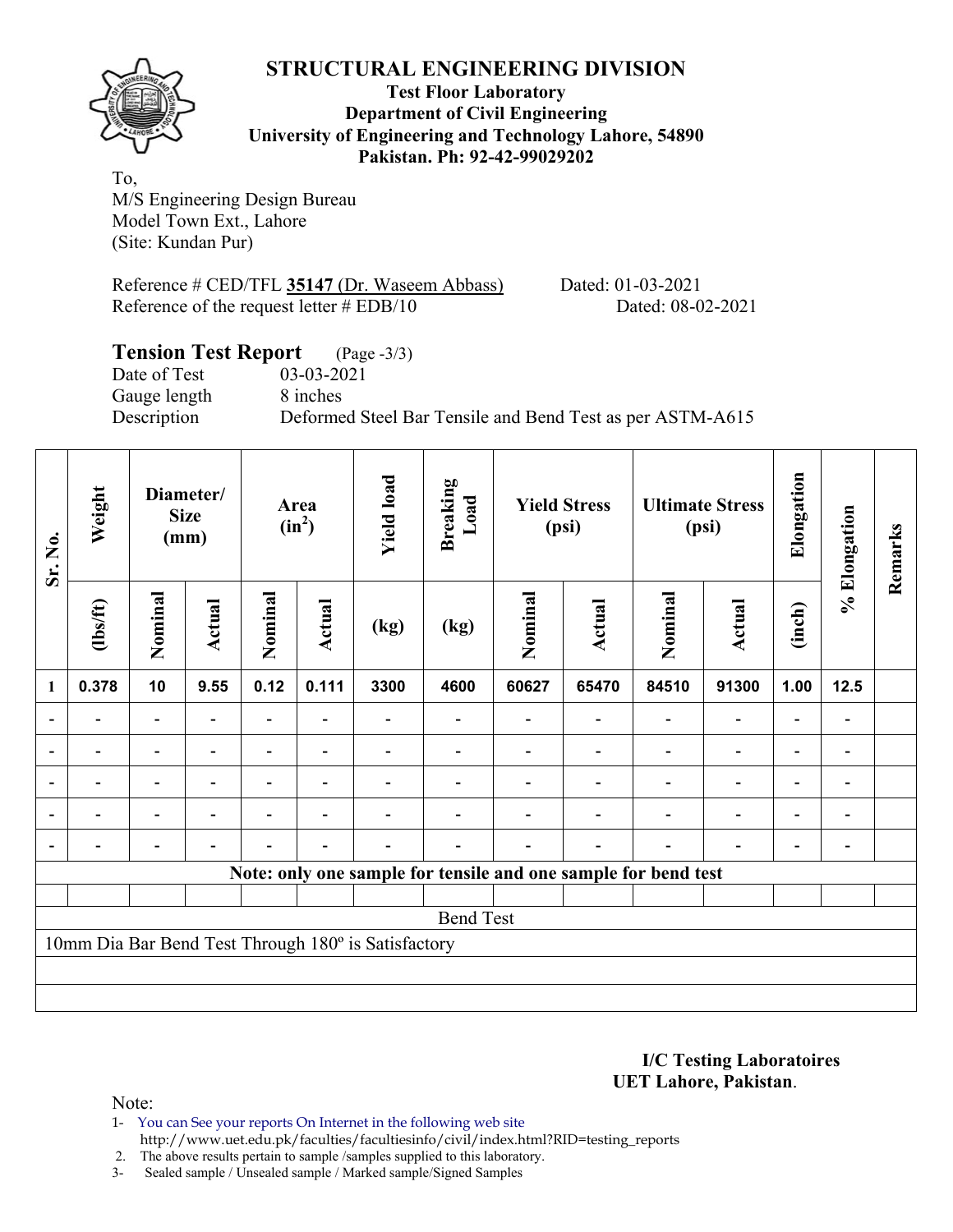

**Test Floor Laboratory Department of Civil Engineering University of Engineering and Technology Lahore, 54890 Pakistan. Ph: 92-42-99029202** 

Ref: CED/TFL/03/36148 Dated: 01-03-2021

Dated of Test: 03-03-2021

## **To Manager Monitoring & Coordination Shajar Roads Limited Dualization of Sheikhupura- Gujranwala Road**

# Subject: **TESTING OF R.C.C. PIPE [ASTM-C76 – 08a]**

Reference to your letter No. MMC/SHJR/SGRPS/37, dated 27.02.2021 on

the subject cited above. One R.C.C. Pipe as received by us has been tested. The results

are tabulated as under.

| Sr.<br>N <sub>0</sub> | Nominal<br>Size | ength<br>Total<br>– | oaded<br>Length | <b>Diameter</b><br>xterna<br>$\boxed{\mathbf{r}}$ | <b>Diameter</b><br>Internal | hickness<br>$W$ all<br>⊨ | load<br>Proof | Ultimate<br>oad<br>— | Proof<br><b>Stress</b>    | Ultimate<br><b>Stress</b> |
|-----------------------|-----------------|---------------------|-----------------|---------------------------------------------------|-----------------------------|--------------------------|---------------|----------------------|---------------------------|---------------------------|
|                       | (inch)          | (foot)              | (foot)          | (foot)                                            | (foot)                      | (inch)                   | (kg)          | (kg)                 | Pound/Linear<br>foot/foot | Pound/Linear<br>foot/foot |
|                       | 36              | 8.03                | 7.61            | 3.67                                              | 2.99                        | 4.07                     | 31150         | 48620                | 3018                      | 4710                      |

Witness by Manohar Lal (Chief Engr. NESPAK) & Asghar Ali (R.E aaa)

**I/C Testing Laboratoires UET Lahore, Pakistan**.

Note:

1- You can See your reports On Internet in the following web site http://www.uet.edu.pk/faculties/facultiesinfo/civil/index.html?RID=testing\_reports

2. The above results pertain to sample /samples supplied to this laboratory.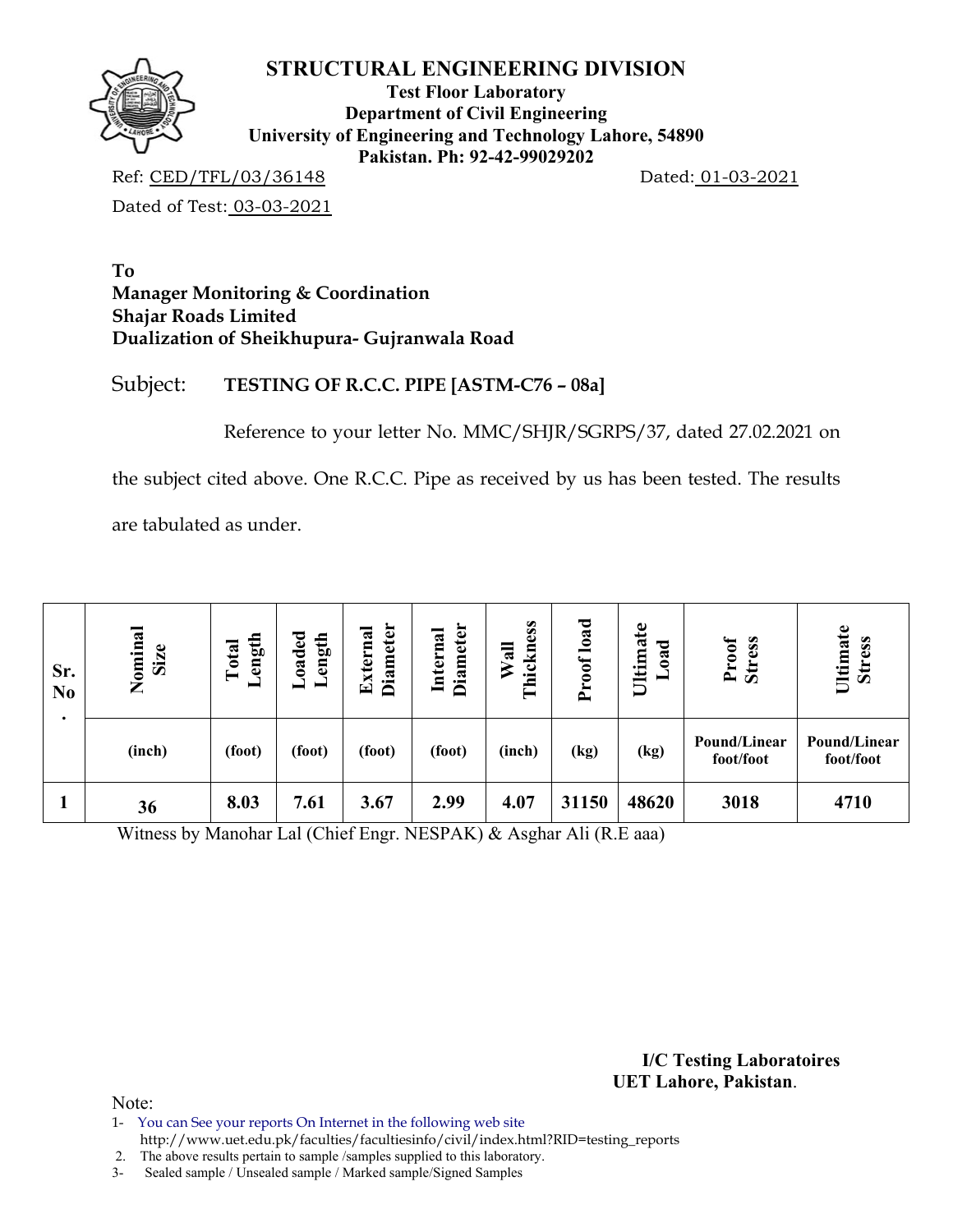

## **Test Floor Laboratory Department of Civil Engineering University of Engineering and Technology Lahore, 54890 Pakistan. Ph: 92-42-99029202**

To, Assistant Director-II Buliding Research Station, Lahore (M/S Agha Steel Industries Ltd. Karachi)

| Reference # CED/TFL 35149 (Dr. Waseem Abbass)  |  |
|------------------------------------------------|--|
| Reference of the request letter $\#$ 154-R/533 |  |

Dated: 01-03-2021 Dated: 01-03-2021

# **Tension Test Report** (Page -1/1)

Gauge length 8 inches

Date of Test 03-03-2021

Description Deformed Steel Bar Tensile and Bend Test as per ASTM-A615

| Sr. No.                                       | Weight                   |                          | Diameter/<br>size        |         | Area<br>$(in^2)$         | <b>Yield load</b> | <b>Breaking</b><br>Load |         | <b>Yield Stress</b><br>(psi) |                                                                | <b>Ultimate Stress</b><br>(psi) | Elongation               | % Elongation                 | Remarks |
|-----------------------------------------------|--------------------------|--------------------------|--------------------------|---------|--------------------------|-------------------|-------------------------|---------|------------------------------|----------------------------------------------------------------|---------------------------------|--------------------------|------------------------------|---------|
|                                               | $\frac{2}{10}$           | Nominal<br>$(\#)$        | Actual<br>(inch)         | Nominal | <b>Actual</b>            | (kg)              | (kg)                    | Nominal | Actual                       | Nominal                                                        | <b>Actual</b>                   | (inch)                   |                              |         |
| $\mathbf{1}$                                  | 0.375                    | $\mathbf{3}$             | 0.375                    | 0.11    | 0.110                    | 3800              | 5000                    | 76200   | 75970                        | 100200                                                         | 100000                          | 1.10                     | 13.8                         |         |
| $\overline{\phantom{0}}$                      |                          | $\overline{\phantom{0}}$ |                          | Ξ.      | $\overline{\phantom{0}}$ |                   |                         |         |                              | $\blacksquare$                                                 | $\overline{\phantom{0}}$        | $\overline{\phantom{0}}$ |                              |         |
| $\blacksquare$                                |                          | Ξ.                       | $\blacksquare$           | Ξ.      | $\overline{\phantom{a}}$ |                   |                         |         | $\overline{\phantom{0}}$     | $\overline{\phantom{0}}$                                       | $\overline{\phantom{a}}$        | $\overline{\phantom{0}}$ | $\qquad \qquad \blacksquare$ |         |
| $\overline{a}$                                |                          | $\overline{\phantom{0}}$ |                          |         | $\overline{\phantom{a}}$ |                   |                         |         |                              |                                                                | $\overline{\phantom{0}}$        | $\overline{\phantom{0}}$ |                              |         |
| $\overline{\phantom{0}}$                      | $\overline{\phantom{0}}$ | $\overline{\phantom{0}}$ | $\overline{\phantom{0}}$ |         | $\overline{\phantom{0}}$ |                   |                         |         |                              | $\overline{\phantom{0}}$                                       | $\blacksquare$                  | $\overline{\phantom{a}}$ | $\overline{\phantom{a}}$     |         |
| $\overline{\phantom{0}}$                      |                          | -                        |                          |         |                          |                   |                         |         |                              | ٠                                                              | $\overline{a}$                  | -                        | $\qquad \qquad \blacksquare$ |         |
|                                               |                          |                          |                          |         |                          |                   |                         |         |                              | Note: only one sample for tensile and one sample for bend test |                                 |                          |                              |         |
|                                               |                          |                          |                          |         |                          |                   |                         |         |                              |                                                                |                                 |                          |                              |         |
| <b>Bend Test</b>                              |                          |                          |                          |         |                          |                   |                         |         |                              |                                                                |                                 |                          |                              |         |
| #3 Bar Bend Test Through 180° is Satisfactory |                          |                          |                          |         |                          |                   |                         |         |                              |                                                                |                                 |                          |                              |         |
|                                               |                          |                          |                          |         |                          |                   |                         |         |                              |                                                                |                                 |                          |                              |         |
|                                               |                          |                          |                          |         |                          |                   |                         |         |                              |                                                                |                                 |                          |                              |         |

**I/C Testing Laboratoires UET Lahore, Pakistan**.

Note:

1- You can See your reports On Internet in the following web site http://www.uet.edu.pk/faculties/facultiesinfo/civil/index.html?RID=testing\_reports

2. The above results pertain to sample /samples supplied to this laboratory.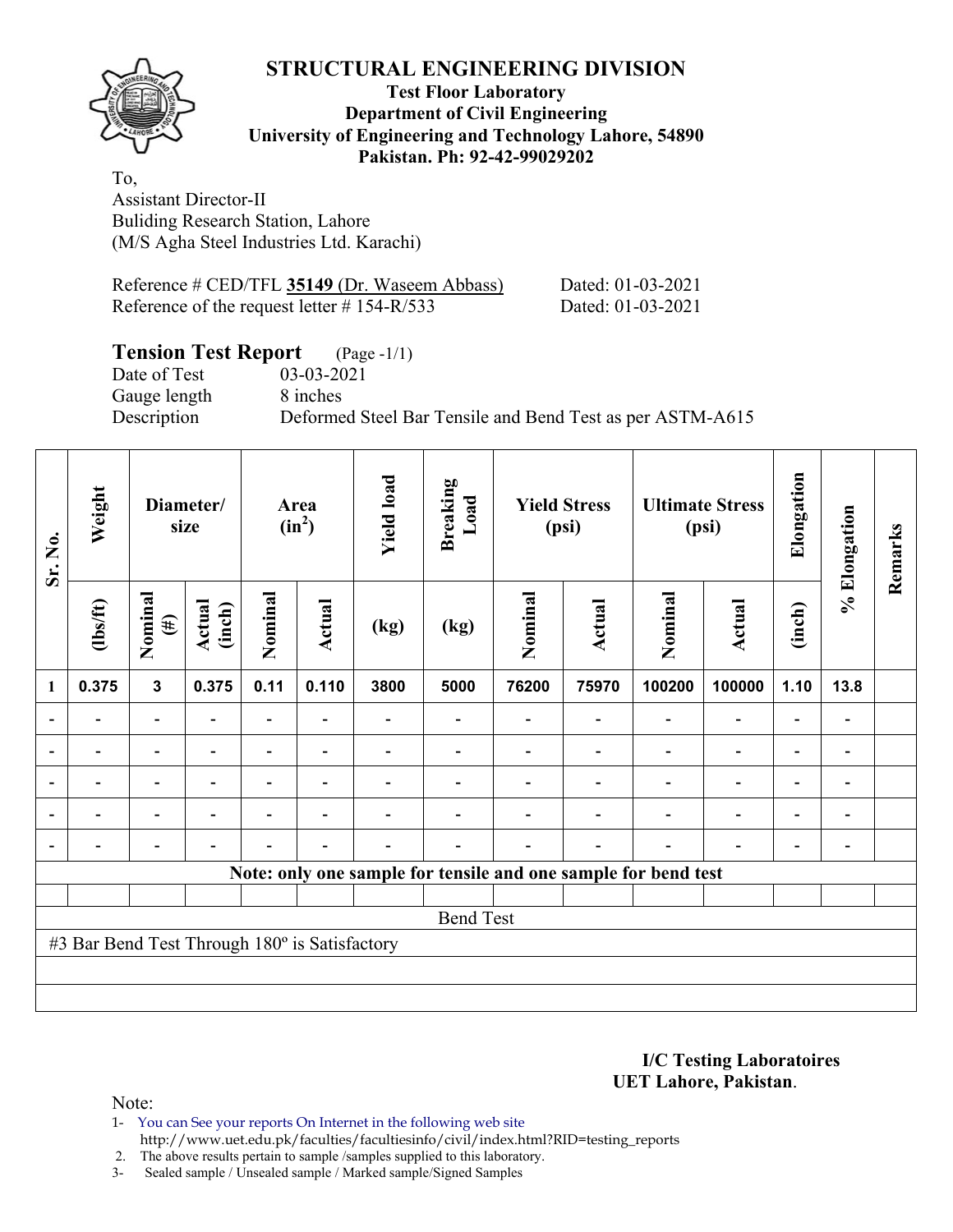

**Test Floor Laboratory Department of Civil Engineering University of Engineering and Technology Lahore, 54890 Pakistan. Ph: 92-42-99029202** 

To, M/S Shahid Engineers Faisalabad (Apex Mall)

Reference # CED/TFL 35150 (Dr. Waseem Abbass) Dated: 02-03-2021 Reference of the request letter # FX-83/2021 Dated: 26-02-2021

# **Tension Test Report** (Page -1/1)

Date of Test 03-03-2021 Gauge length 8 inches

Description Deformed Steel Bar Tensile and Bend Test as per ASTM-A615

| Sr. No.                                             | Weight         |                          | Diameter/<br><b>Size</b><br>(inch) |         | Area<br>$(in^2)$         | <b>Yield load</b> | <b>Breaking</b><br>Load |         | <b>Yield Stress</b><br>(psi) |                                                                | <b>Ultimate Stress</b><br>(psi) | Elongation               | % Elongation                 | Remarks |
|-----------------------------------------------------|----------------|--------------------------|------------------------------------|---------|--------------------------|-------------------|-------------------------|---------|------------------------------|----------------------------------------------------------------|---------------------------------|--------------------------|------------------------------|---------|
|                                                     | $\frac{2}{10}$ | Nominal                  | Actual                             | Nominal | Actual                   | (kg)              | (kg)                    | Nominal | Actual                       | Nominal                                                        | Actual                          | (inch)                   |                              |         |
| $\mathbf{1}$                                        | 0.377          | 3/8                      | 0.376                              | 0.11    | 0.111                    | 4100              | 5200                    | 82200   | 81510                        | 104200                                                         | 103400                          | 1.00                     | 12.5                         |         |
| $\blacksquare$                                      |                | $\overline{\phantom{0}}$ |                                    | Ξ.      |                          |                   |                         |         |                              |                                                                | $\overline{\phantom{0}}$        | $\overline{a}$           |                              |         |
|                                                     |                | $\overline{\phantom{0}}$ |                                    |         |                          |                   |                         |         |                              |                                                                | $\overline{\phantom{0}}$        | $\overline{\phantom{0}}$ |                              |         |
| $\blacksquare$                                      |                | $\overline{\phantom{0}}$ |                                    |         | ۰                        |                   |                         |         |                              |                                                                | $\overline{\phantom{0}}$        | $\overline{\phantom{0}}$ | $\blacksquare$               |         |
|                                                     |                | Ξ.                       |                                    |         |                          |                   |                         |         |                              |                                                                | $\blacksquare$                  | $\overline{\phantom{0}}$ | $\overline{\phantom{0}}$     |         |
|                                                     |                | $\overline{\phantom{0}}$ |                                    |         | $\overline{\phantom{a}}$ |                   |                         |         |                              | $\blacksquare$                                                 | $\overline{a}$                  | -                        | $\qquad \qquad \blacksquare$ |         |
|                                                     |                |                          |                                    |         |                          |                   |                         |         |                              | Note: only one sample for tensile and one sample for bend test |                                 |                          |                              |         |
|                                                     |                |                          |                                    |         |                          |                   |                         |         |                              |                                                                |                                 |                          |                              |         |
| <b>Bend Test</b>                                    |                |                          |                                    |         |                          |                   |                         |         |                              |                                                                |                                 |                          |                              |         |
| 3/8" Dia Bar Bend Test Through 180° is Satisfactory |                |                          |                                    |         |                          |                   |                         |         |                              |                                                                |                                 |                          |                              |         |
|                                                     |                |                          |                                    |         |                          |                   |                         |         |                              |                                                                |                                 |                          |                              |         |
|                                                     |                |                          |                                    |         |                          |                   |                         |         |                              |                                                                |                                 |                          |                              |         |

**I/C Testing Laboratoires UET Lahore, Pakistan**.

Note:

1- You can See your reports On Internet in the following web site http://www.uet.edu.pk/faculties/facultiesinfo/civil/index.html?RID=testing\_reports

2. The above results pertain to sample /samples supplied to this laboratory.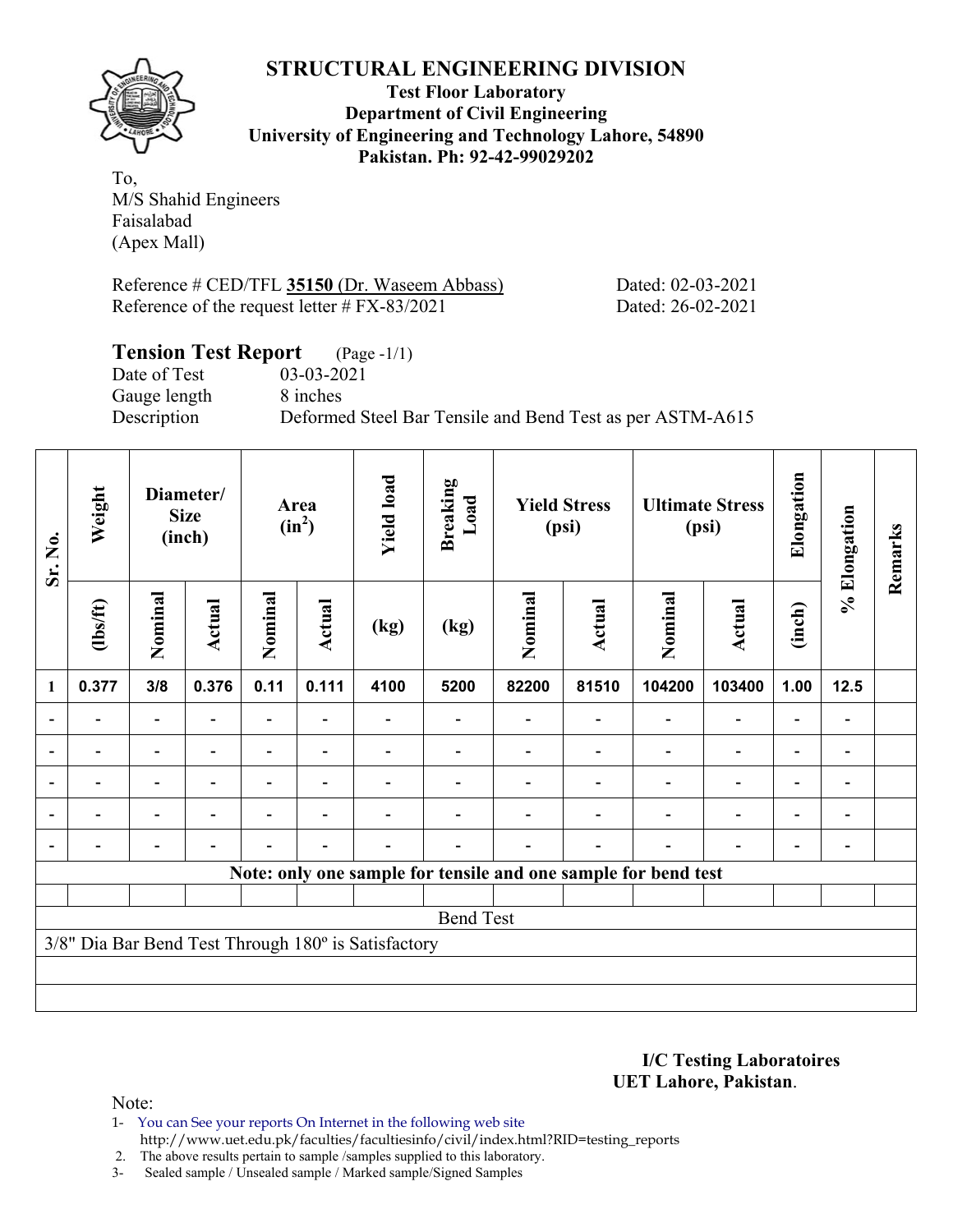

## **Test Floor Laboratory Department of Civil Engineering University of Engineering and Technology Lahore, 54890 Pakistan. Ph: 92-42-99029202**

To, M/S Shahid Engineers Faisalabad (Apex Mall)(Mughal Steel)

Reference # CED/TFL 35151 (Dr. Waseem Abbass) Dated: 02-03-2021 Reference of the request letter # Nil Dated: 26-02-2021

# **Tension Test Report** (Page -1/1) Date of Test 03-03-2021 Gauge length 8 inches Description Deformed Steel Bar Tensile and Bend Test as per ASTM-A615

| Sr. No.          | Weight                                              |                          | Diameter/<br><b>Size</b><br>(inch) |                | Area<br>$(in^2)$         | <b>Yield load</b> | Breaking<br>Load |         | <b>Yield Stress</b><br>(psi) |                                                                | <b>Ultimate Stress</b><br>(psi) | Elongation               | % Elongation | Remarks |
|------------------|-----------------------------------------------------|--------------------------|------------------------------------|----------------|--------------------------|-------------------|------------------|---------|------------------------------|----------------------------------------------------------------|---------------------------------|--------------------------|--------------|---------|
|                  | $\frac{2}{10}$                                      | Nominal                  | Actual                             | Nominal        | <b>Actual</b>            | (kg)              | (kg)             | Nominal | Actual                       | Nominal                                                        | Actual                          | (inch)                   |              |         |
| 1                | 0.378                                               | 3/8                      | 0.376                              | 0.11           | 0.111                    | 3600              | 4500             | 72200   | 71380                        | 90200                                                          | 89300                           | 0.80                     | 10.0         |         |
|                  |                                                     | $\overline{\phantom{0}}$ |                                    |                |                          |                   |                  |         |                              |                                                                | $\overline{\phantom{0}}$        |                          |              |         |
|                  |                                                     | $\overline{\phantom{0}}$ |                                    |                |                          |                   |                  |         |                              |                                                                |                                 | ۰                        |              |         |
| $\blacksquare$   |                                                     | $\overline{\phantom{0}}$ | $\overline{\phantom{0}}$           |                | $\blacksquare$           |                   |                  |         |                              |                                                                | $\overline{a}$                  | $\overline{\phantom{0}}$ |              |         |
|                  | $\blacksquare$                                      | $\overline{\phantom{0}}$ |                                    | $\blacksquare$ | $\blacksquare$           |                   |                  |         |                              |                                                                | $\overline{\phantom{0}}$        | $\overline{\phantom{0}}$ |              |         |
|                  |                                                     | $\overline{\phantom{0}}$ |                                    |                | $\overline{\phantom{0}}$ |                   |                  |         |                              |                                                                | $\overline{\phantom{0}}$        | $\overline{\phantom{0}}$ |              |         |
|                  |                                                     |                          |                                    |                |                          |                   |                  |         |                              | Note: only one sample for tensile and one sample for bend test |                                 |                          |              |         |
|                  |                                                     |                          |                                    |                |                          |                   |                  |         |                              |                                                                |                                 |                          |              |         |
| <b>Bend Test</b> |                                                     |                          |                                    |                |                          |                   |                  |         |                              |                                                                |                                 |                          |              |         |
|                  | 3/8" Dia Bar Bend Test Through 180° is Satisfactory |                          |                                    |                |                          |                   |                  |         |                              |                                                                |                                 |                          |              |         |
|                  |                                                     |                          |                                    |                |                          |                   |                  |         |                              |                                                                |                                 |                          |              |         |
|                  |                                                     |                          |                                    |                |                          |                   |                  |         |                              |                                                                |                                 |                          |              |         |

#### **I/C Testing Laboratoires UET Lahore, Pakistan**.

- 1- You can See your reports On Internet in the following web site http://www.uet.edu.pk/faculties/facultiesinfo/civil/index.html?RID=testing\_reports
- 2. The above results pertain to sample /samples supplied to this laboratory.
- 3- Sealed sample / Unsealed sample / Marked sample/Signed Samples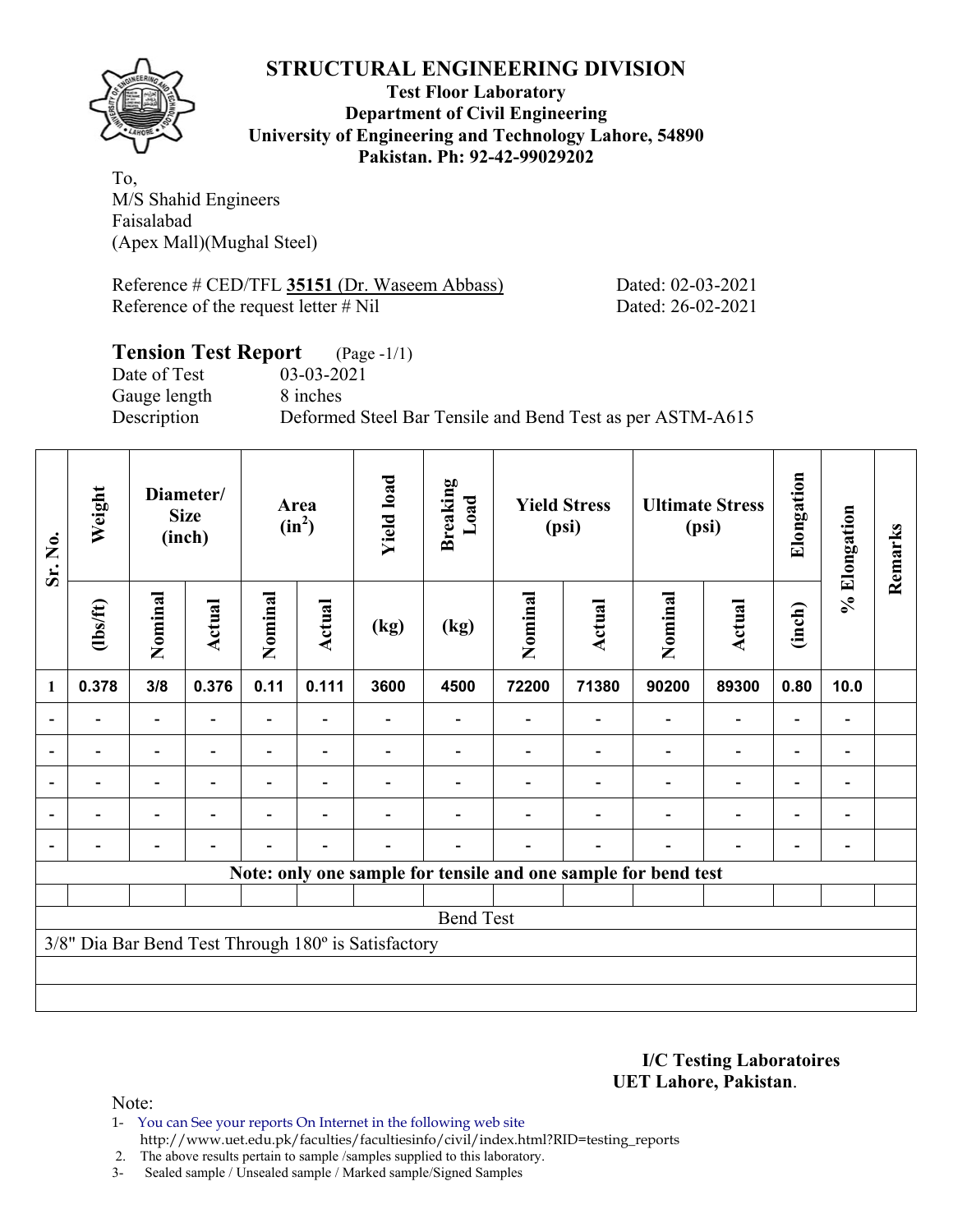

### **Test Floor Laboratory Department of Civil Engineering University of Engineering and Technology Lahore, 54890 Pakistan. Ph: 92-42-99029202**

To, Resident Engineer / Team Leader Prime Engineering Consultancy Kallurkot Bridge Project Construction of 4 Lane Bridge over River Indus Connecting Kallur Kot with D.I Khan

| Reference # CED/TFL 36152 (Dr. Ali Ahmed)                  | Dated: 02-03-2021 |
|------------------------------------------------------------|-------------------|
| Reference of the request letter $\#$ KK-DIK-BR-PJ/2021/256 | Dated: 01-03-2021 |

## **Tension Test Report** (Page – 1/3)

Date of Test 03-03-2021 Gauge length 640 mm Description Steel Strand Tensile Test as per ASTM A-416-94a

| Sr. No.                   | <b>Nominal</b><br><b>Diameter</b> | <b>Nominal</b><br>Weight | <b>Measured</b><br>weight    | <b>Yield strength</b><br>clause $(6.3)$ |        | <b>Breaking</b><br>strength<br>clause $(6.2)$ |        | Modulus of<br>Elasticity<br>Young's<br>$\epsilon_{\rm H},$ | % Elongation | Remarks / Coil No. |  |
|---------------------------|-----------------------------------|--------------------------|------------------------------|-----------------------------------------|--------|-----------------------------------------------|--------|------------------------------------------------------------|--------------|--------------------|--|
|                           | (mm)                              | (kg/km)                  | (kg/km)                      | (kg)                                    | (kN)   | (kg)                                          | (kN)   | GPa                                                        |              |                    |  |
| $\mathbf{1}$              | 12.70<br>(1/2")                   | 775.0                    | 785.0                        | 17000                                   | 166.77 | 20000                                         | 196.20 | 199                                                        | >3.50        | XX                 |  |
| $\mathbf 2$               | 12.70<br>(1/2")                   | 775.0                    | 784.0                        | 17800                                   | 174.62 | 19900                                         | 195.22 | 199                                                        | >3.50        | XX                 |  |
|                           | $\qquad \qquad \blacksquare$      |                          |                              |                                         |        |                                               |        |                                                            |              |                    |  |
|                           | $\overline{a}$                    | $\overline{\phantom{0}}$ | $\overline{a}$               |                                         |        |                                               |        |                                                            |              |                    |  |
|                           | $\overline{\phantom{a}}$          | $\overline{\phantom{0}}$ | $\qquad \qquad \blacksquare$ |                                         |        |                                               |        |                                                            |              |                    |  |
|                           | $\blacksquare$                    |                          | $\blacksquare$               |                                         |        |                                               |        | -                                                          |              |                    |  |
| Only two samples for Test |                                   |                          |                              |                                         |        |                                               |        |                                                            |              |                    |  |

Note:

1. Modulus of Elasticity is based on nominal steel area of the steel strand vide clause 13.3 of ASTM – A416a

2. Load versus percentage strain graphs are attached

**I/C Testing Laboratoires UET Lahore, Pakistan**.

Note:

1- You can See your reports On Internet in the following web site http://www.uet.edu.pk/faculties/facultiesinfo/civil/index.html?RID=testing\_reports

2. The above results pertain to sample /samples supplied to this laboratory.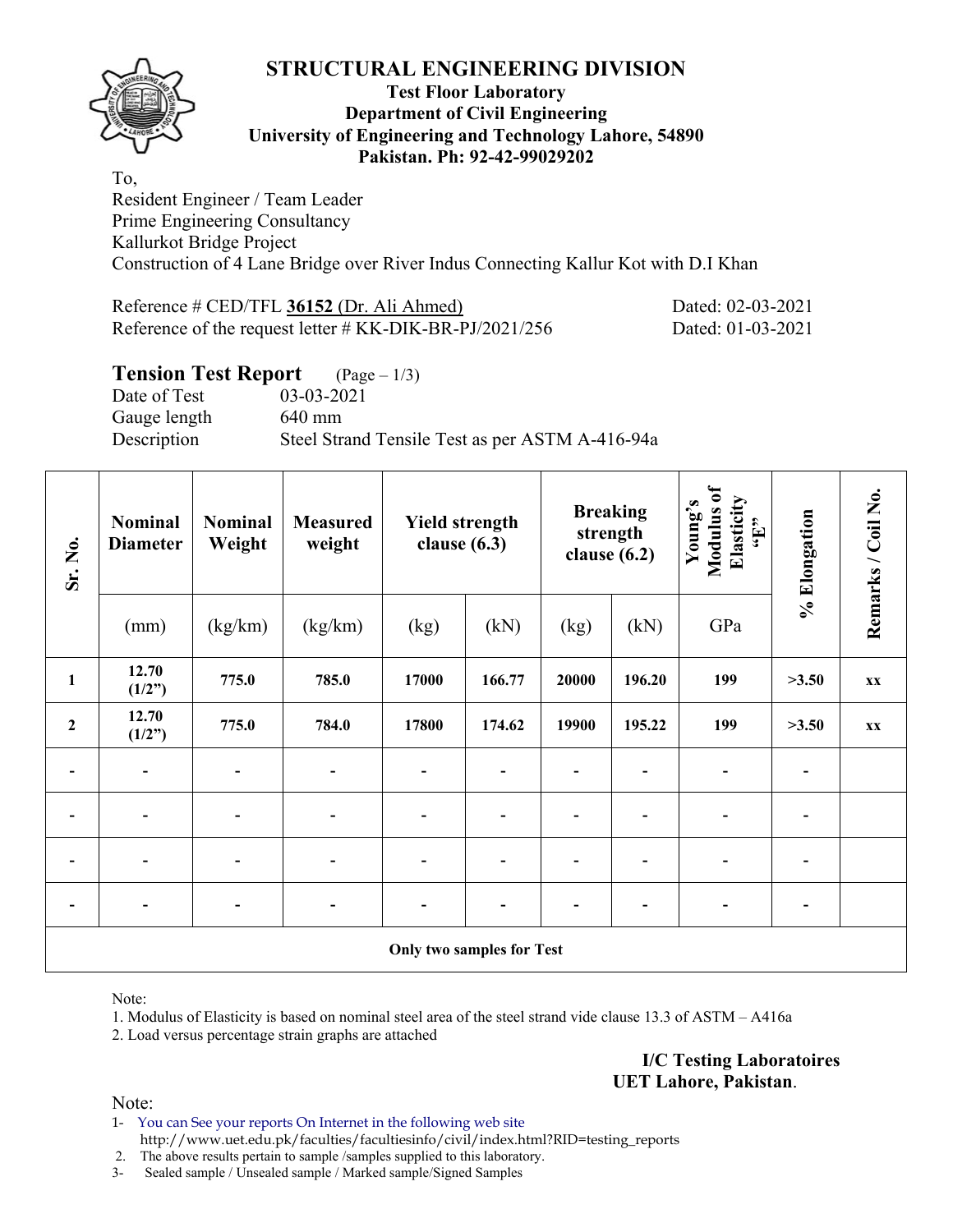### **Test Floor Laboratory Department of Civil Engineering University of Engineering and Technology Lahore, 54890 Pakistan. Ph: 92-42-99029202**

To, Resident Engineer / Team Leader Prime Engineering Consultancy Kallurkot Bridge Project Construction of 4 Lane Bridge over River Indus Connecting Kallur Kot with D.I Khan

Reference # CED/TFL **36152** (Dr. Ali Ahmed) Dated: 02-03-2021 Reference of the request letter # KK-DIK-BR-PJ/2021/256 Dated: 01-03-2021

**Graph**  $(Page - 2/3)$ 



**I/C Testing Laboratoires UET Lahore, Pakistan**.

- 1- You can See your reports On Internet in the following web site http://www.uet.edu.pk/faculties/facultiesinfo/civil/index.html?RID=testing\_reports
- 2. The above results pertain to sample /samples supplied to this laboratory.
- 3- Sealed sample / Unsealed sample / Marked sample/Signed Samples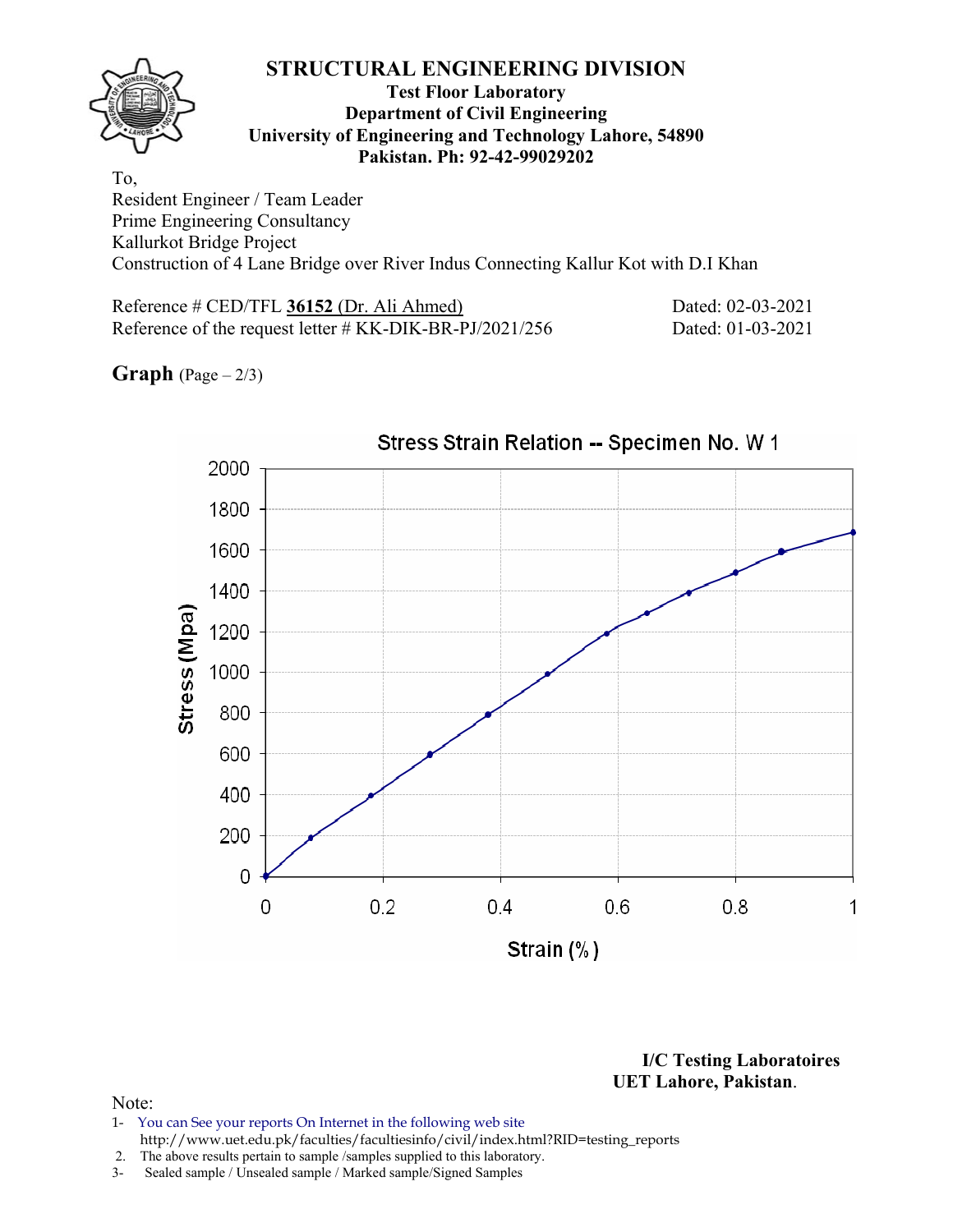### **Test Floor Laboratory Department of Civil Engineering University of Engineering and Technology Lahore, 54890 Pakistan. Ph: 92-42-99029202**

To, Resident Engineer / Team Leader Prime Engineering Consultancy Kallurkot Bridge Project Construction of 4 Lane Bridge over River Indus Connecting Kallur Kot with D.I Khan

Reference # CED/TFL **36152** (Dr. Ali Ahmed) Dated: 02-03-2021 Reference of the request letter # KK-DIK-BR-PJ/2021/256 Dated: 01-03-2021

**Graph**  $(Page - 3/3)$ 



**I/C Testing Laboratoires UET Lahore, Pakistan**.

- 1- You can See your reports On Internet in the following web site http://www.uet.edu.pk/faculties/facultiesinfo/civil/index.html?RID=testing\_reports
- 2. The above results pertain to sample /samples supplied to this laboratory.
- 3- Sealed sample / Unsealed sample / Marked sample/Signed Samples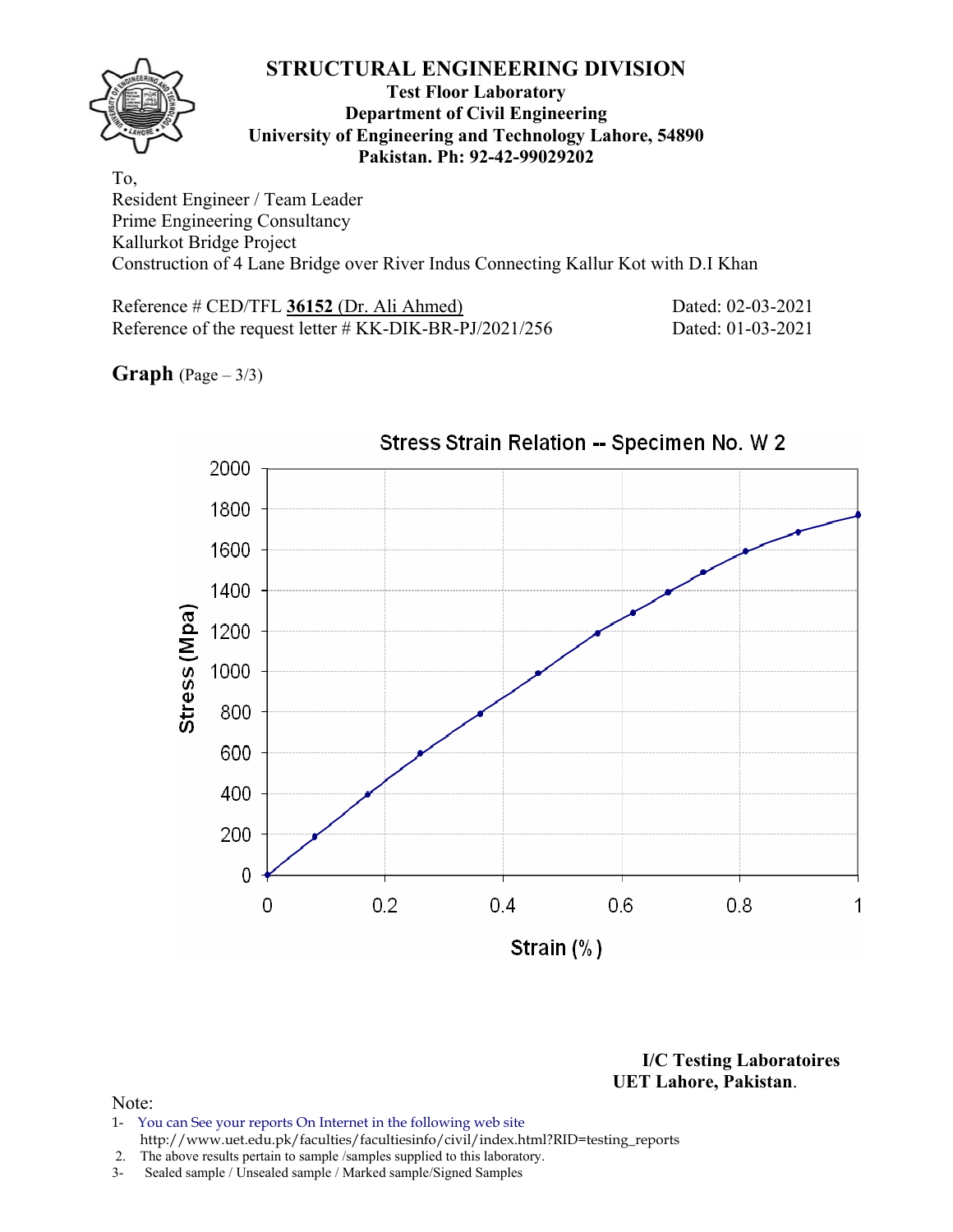

## **Test Floor Laboratory Department of Civil Engineering University of Engineering and Technology Lahore, 54890 Pakistan. Ph: 92-42-99029202**

To, Resident Engineer NESPAK Construction of High Level Bridge over Racy Nullah Tehsil Jand District Attock

| Reference # CED/TFL 36154 (Dr. Ali Ahmed)                  | Dated: 02-03-2021 |
|------------------------------------------------------------|-------------------|
| Reference of the request letter $\#$ 3126/RE/ADP/SUJ/03/39 | Dated: 01-03-2021 |

# **Tension Test Report** (Page -1/1)

Date of Test 03-03-2021 Gauge length 8 inches

Description Deformed Steel Bar Tensile and Bend Test as per ASTM A615

| Sr. No.                                        | Weight                                                         | Diameter/<br><b>Size</b> |                  | Area<br>$(in^2)$         |                          | <b>Yield load</b> | <b>Breaking</b><br>Load | <b>Yield Stress</b><br>(psi) |                | <b>Ultimate Stress</b><br>(psi) |                          | Elongation               | % Elongation             | Remarks |
|------------------------------------------------|----------------------------------------------------------------|--------------------------|------------------|--------------------------|--------------------------|-------------------|-------------------------|------------------------------|----------------|---------------------------------|--------------------------|--------------------------|--------------------------|---------|
|                                                | $\frac{2}{10}$                                                 | Nominal<br>$(\#)$        | Actual<br>(inch) | Nominal                  | Actual                   | (kg)              | (kg)                    | Nominal                      | Actual         | Nominal                         | Actual                   | (inch)                   |                          |         |
| $\mathbf{1}$                                   | 4.263                                                          | 10                       | 1.263            | 1.27                     | 1.253                    | --------          | 60000                   |                              |                | 104200                          | 105600                   | 1.45                     | 18.1                     |         |
|                                                |                                                                |                          |                  | $\overline{\phantom{0}}$ |                          |                   |                         |                              |                |                                 | $\overline{\phantom{0}}$ | $\overline{a}$           |                          |         |
|                                                |                                                                |                          |                  |                          | ۰                        |                   |                         |                              |                |                                 | $\overline{\phantom{0}}$ | $\overline{\phantom{0}}$ |                          |         |
| $\overline{\phantom{0}}$                       | $\blacksquare$                                                 | $\overline{\phantom{a}}$ | $\blacksquare$   |                          | $\overline{\phantom{a}}$ |                   |                         |                              |                | $\blacksquare$                  | $\overline{\phantom{a}}$ | $\overline{\phantom{a}}$ | $\blacksquare$           |         |
|                                                |                                                                | $\overline{\phantom{a}}$ |                  |                          | ۰                        |                   |                         |                              |                |                                 | $\overline{\phantom{0}}$ | $\overline{\phantom{0}}$ | $\overline{\phantom{0}}$ |         |
|                                                | $\blacksquare$                                                 | $\overline{\phantom{0}}$ |                  | $\blacksquare$           | ۰                        | $\blacksquare$    |                         |                              | $\blacksquare$ | $\blacksquare$                  | $\overline{\phantom{0}}$ | $\overline{\phantom{a}}$ | $\blacksquare$           |         |
|                                                | Note: only one sample for tensile and one sample for bend test |                          |                  |                          |                          |                   |                         |                              |                |                                 |                          |                          |                          |         |
|                                                |                                                                |                          |                  |                          |                          |                   |                         |                              |                |                                 |                          |                          |                          |         |
| <b>Bend Test</b>                               |                                                                |                          |                  |                          |                          |                   |                         |                              |                |                                 |                          |                          |                          |         |
| #10 Bar Bend Test Through 180° is Satisfactory |                                                                |                          |                  |                          |                          |                   |                         |                              |                |                                 |                          |                          |                          |         |
|                                                |                                                                |                          |                  |                          |                          |                   |                         |                              |                |                                 |                          |                          |                          |         |
|                                                |                                                                |                          |                  |                          |                          |                   |                         |                              |                |                                 |                          |                          |                          |         |

**I/C Testing Laboratoires UET Lahore, Pakistan**.

Note:

1- You can See your reports On Internet in the following web site http://www.uet.edu.pk/faculties/facultiesinfo/civil/index.html?RID=testing\_reports

2. The above results pertain to sample /samples supplied to this laboratory.